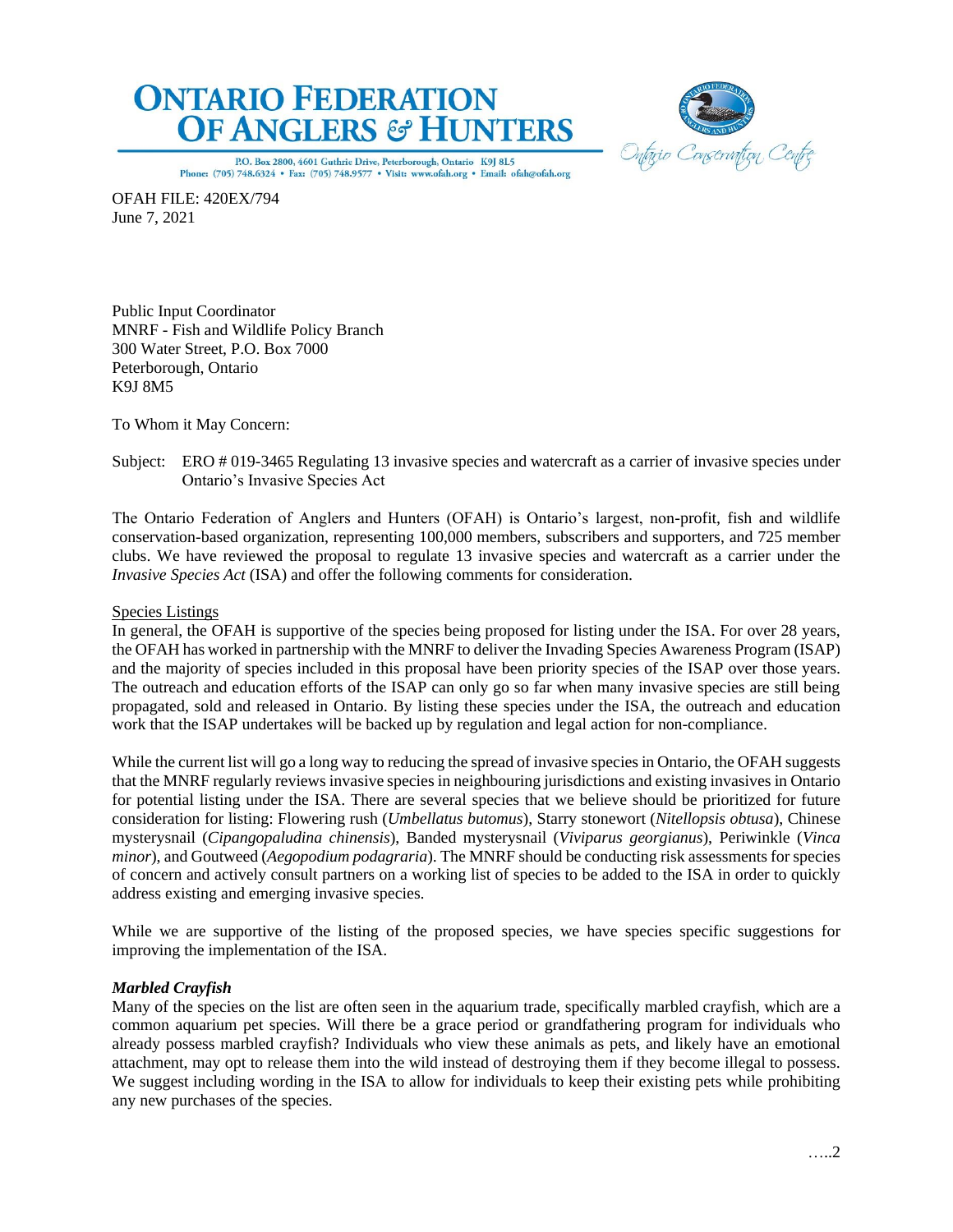## *European Frogbit*

European frogbit is a widespread aquatic plant throughout Southern Ontario, which makes it likely that a boater will get it caught on their watercraft at some point. As such, we would like to see European frogbit, and any subsequently listed aquatic plant that is in Ontario waterways, included in the current exception for boating under *O. Reg. 354/16 Section 7 Operation of boat – incidental possession or transportation.* This regulation currently exempts a person from portions of the ISA if they accidentally possess or transport water soldier or European water chestnut on their boats while in invaded waters. There are also conditions for this exemption to ensure that possession of the species is solely due to the operation of the watercraft, that the species is removed and disposed of when the watercraft is taken out of the water, and that reasonable effort is made not to spread the species within the waterbody. We want to ensure that these conditions exist for all exempt species to ensure that they are not being transported from one waterbody to another.

### *New Zealand Mud Snail*

The proposal includes an exception for the possession, transport and deposit of New Zealand Mud Snail while carrying out dredging activities. While we do not disagree with the need for this exception, we would like to suggest that the MNRF add wording specific to restrictions on where these dredging materials can and cannot be deposited. Some form of guidance should be implemented to ensure that dredging is not inadvertently spreading New Zealand Mud Snails further than their current invaded range.

### *Pigs*

The OFAH is very supportive and encouraged to see this proposal to list pigs as a restricted species under the ISA, as well as implementing *Section 23 – declaration of an invaded place* and *Section 27 – actions to control or eradicate invasive species*. In previous requests to the MNRF, we recommended taking these actions, as listing wild pigs under the ISA gives the MNRF the clear legal authority to take the steps necessary to prevent wild pigs from becoming established in Ontario. This is critical as the OFAH maintains that due to the threat they pose, wild pigs should be addressed with the same seriousness and dedication of resources that the MNRF currently devotes to fighting forest fires and rabies outbreaks.

The proposed ISA listing will provide the MNRF with the tools to swiftly remove wild pigs from the landscape, but preventing initial escapes will also be crucial. The OFAH commends the MNRF for proposing a phase-out of Eurasian wild boar (and their hybrids) in Ontario. This will go a long way to prevent introductions of pigs to the landscape in the first place. The MNRF should also work with the Ontario Ministry of Agriculture Food and Rural Affairs (OMAFRA) to reduce the likelihood of escapes from farms by implementing and enforcing mandatory fencing requirements, with the goal of removing the source of wild pigs on the landscape. Additionally, mandatory traceability requirements for all pigs in Ontario and an established reporting mechanism for future escapes will ensure that pigs are reported, dealt with swiftly, and allow the MNRF to lay appropriate charges.

See our response to *ERO # 019-3468 Ontario's Strategy to Address the Threat of Invasive Wild Pigs* for our detailed stance on how to manage wild pigs in Ontario.

### Carrier - Overland Movement of Watercraft

The OFAH recognizes that transient watercraft are a potential vector for the spread of aquatic invasive species (AIS). To help address this concern, we deliver the "Clean, Drain, Dry" message via educational outreach programs (e.g., Operation Boat Clean and Clean Boats, Clean Tournaments) to engage anglers, hunters, recreational boaters and organizations that use watercraft. The ISAP is successful in engaging millions of Ontarians on the issue of invasive species every year. While education and outreach are critically important to preventing the introduction and/or spread of invasive species, we believe that the proposed regulations will improve compliance and allow for enforceability of these actions.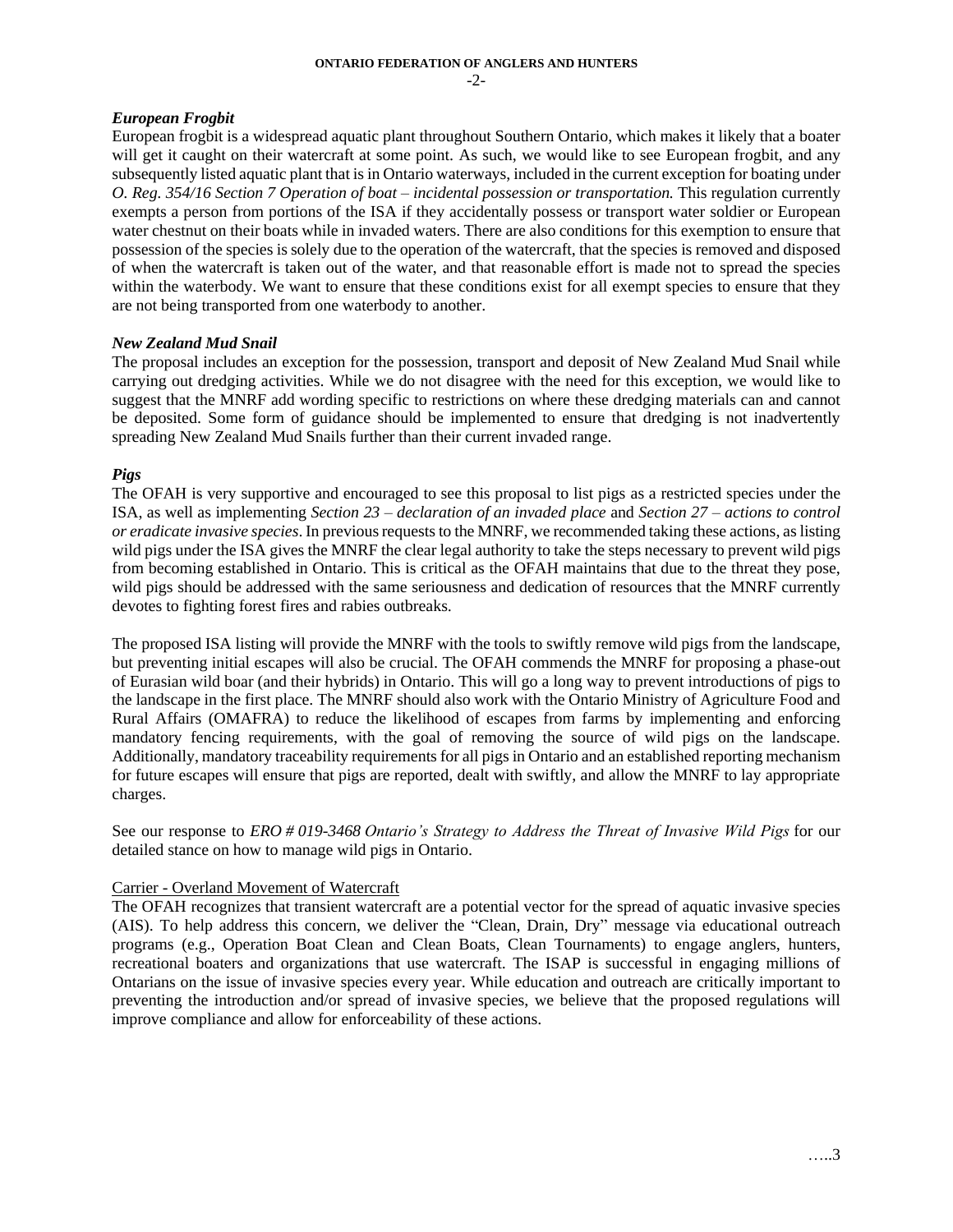The proposed regulations are reasonable measures to help reduce the potential spread of aquatic invasive species and are unlikely to be overly burdensome to boaters and anglers. The OFAH has suggestions for minor wording changes in the proposal to make the regulations more enforceable. Instead of mandating "all water" and "all aquatic organisms" be removed from watercraft, we suggest using the terms "standing water" and "visible aquatic organism" or something similar. This removes any ambiguity about whether or not there are microscopic aquatic organisms that are being transported, which are not realistically possible for boaters and anglers to remove. The intention of this wording change would not be to preclude aquatic organisms in locations that are not immediately visible (wheel wells, under trailers, etc.), but instead prevent the unintended extension of the law to microscopic aquatic organism. It would also avoid the need for boaters and anglers to ensure that every drop of water is dried from their boat and trailer to be compliant with the law; for example, if a boater drove through a puddle on the way to the boat launch the resulting water droplets should not result in a charge under the ISA. We also suggest expanding on what it means by "take reasonable measures to remove aquatic plants." What would constitute reasonable measures? What is reasonable for one person may not be reasonable for another person depending on location and physical abilities. From the current wording, it can be interpreted to mean that having all aquatic organisms removed from their boat is only legally required when launching a boat into a new body of water, rather than when removing a boat from a water body. When communicating this regulation, we recommend making it very clear what is expected to be compliant.

The OFAH would also like to ensure that there are no exceptions to this proposed regulation when it comes to commercial, organizational or governmental watercrafts. This includes Conservation Officer (CO) and OPP watercrafts when engaged in non-emergency situations, such as regular patrols and licence checks. There are already exemptions laid out in the regulations under the ISA for persons carrying out emergency response and search and rescue operations that we recommend applying to this proposed regulation. However, it needs to be apparent to boaters and anglers that these regulations apply to every watercraft on the water and not just recreational users.

In an effort to make this regulation easier for boaters and anglers to comply with, the OFAH suggests that the MNRF invest in boat washing stations throughout the province. Installing boat wash stations in key travel corridors between invaded and uninvaded waterways would provide opportunities for more watercraft owners to fully wash and disinfect their boats. Along with the installation of these stations, we suggest that the MNRF advertise the location of these and all other available boat wash stations through Fish ON-Line. Providing individuals with easy ways to comply with regulations is one of the best ways to ensure more people will undertake desired actions.

### Enforcement

The success of the ISA and these proposed regulations hinge on enforcement. The OFAH has voiced the need for more COs and were pleased to see the government hire 25 more officers for the province; however, that may not be enough for the level of inspections and enforcement needed for these regulations. Enforcement of the ISA requires that COs are adequately educated and trained on invasive species identification. Many of the newly listed species are found in the aquarium trade, often listed under different species names. We have already seen existing ISA prohibited species being sold online and new populations being found (likely from releases), making the need for increased enforcement clear. In order to prevent more introductions, there must be an increased level of inspection of vendors of aquatic organisms and those that do possess listed species must face fines and penalties. There are tools in place in other jurisdictions that can assist with locating the vendors selling invasive species that the MNRF should consider implementing, such as the Great Lakes Detector of Invasive Aquatics in Trade (GLDIATR). Outreach and education only work to a point if it is not backed-up by on-theground enforcement.

Increased enforcement capacity will also be important for ensuring that the boater pathway regulation actually works to reduce further spread of invasive species. COs are already spread thin throughout the province, especially in more remote areas. Without an increase in enforcement on the landscape it is likely that compliance with this regulation will not be sufficient to have a meaningful impact on invasive species prevention.